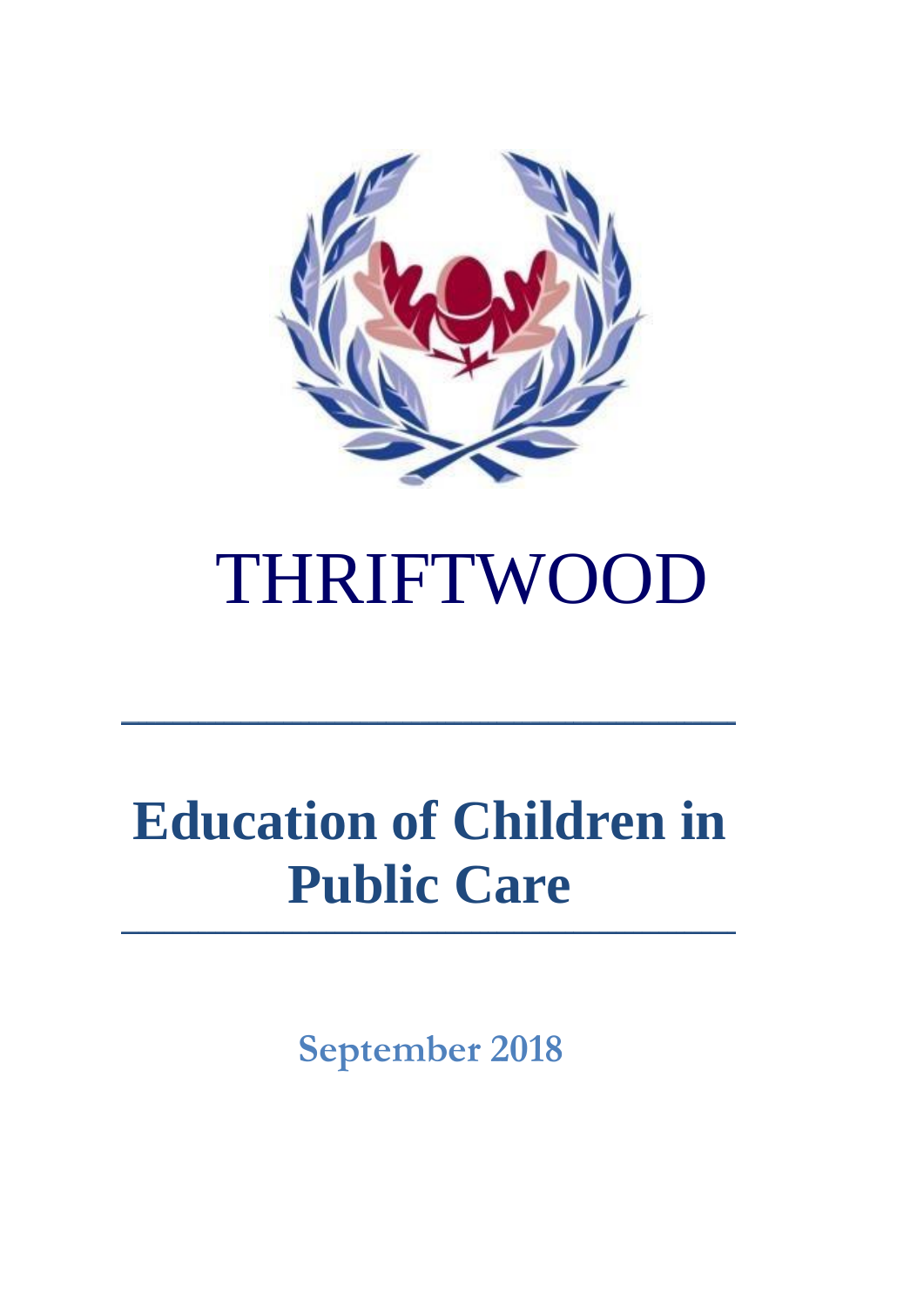#### INTRODUCTION

The Local Academy Committee of Thriftwood School and College recognises that, Children in Care (CiC) are one of the most vulnerable groups in society. The majority of CiC have suffered a disrupted childhood and experienced adverse events. It is nationally recognised that there is considerable educational under-achievement, with CiC, when compared to their peers and that fewer follow progression pathways that will lead to future economic success and wellbeing.

The DfEE/DoH guidance introduced two key measures in order to improve (a) multiagency co-ordination and (b) educational achievement of children in public care. They were:

- The appointment of a designated teacher in on each site, and
- Each child in public care to have a Personal Education Plan (PEP)

This Local Academy Committee is committed to ensuring that the designated teachers and whole staff group are enabled to carry out their responsibilities effectively.

#### ROLE AND RESPONSIBILITY OF THE DESIGNATED TEACHER

The Designated Teacher for Children in Public Care is Lisa Walker on the College site, and Claudia Childs on the School site.

The Designated Teacher will work in partnership with the pastoral team on both sites to:

- Be an advocate to all children in this school who are in public care;
- Ensure confidentiality for individual children and only share personal information on a need to know basis;
- Respond to the social worker initiating the PEP by ensuring the drawing together of the required information, co-ordinating the plan delivery and monitoring and reviewing its effectiveness;
- Ensure the child, carers, social worker and other relevant parties receive early notification of school based meetings, parents evening and other events and that communication, both written and verbal, remains regular and positive;
- Provide written information to assist planning/review meetings and ensure attendance as far as possible;
- Co-ordinate support for individual children in school, monitor educational progress and liaise with other professionals and carers as necessary;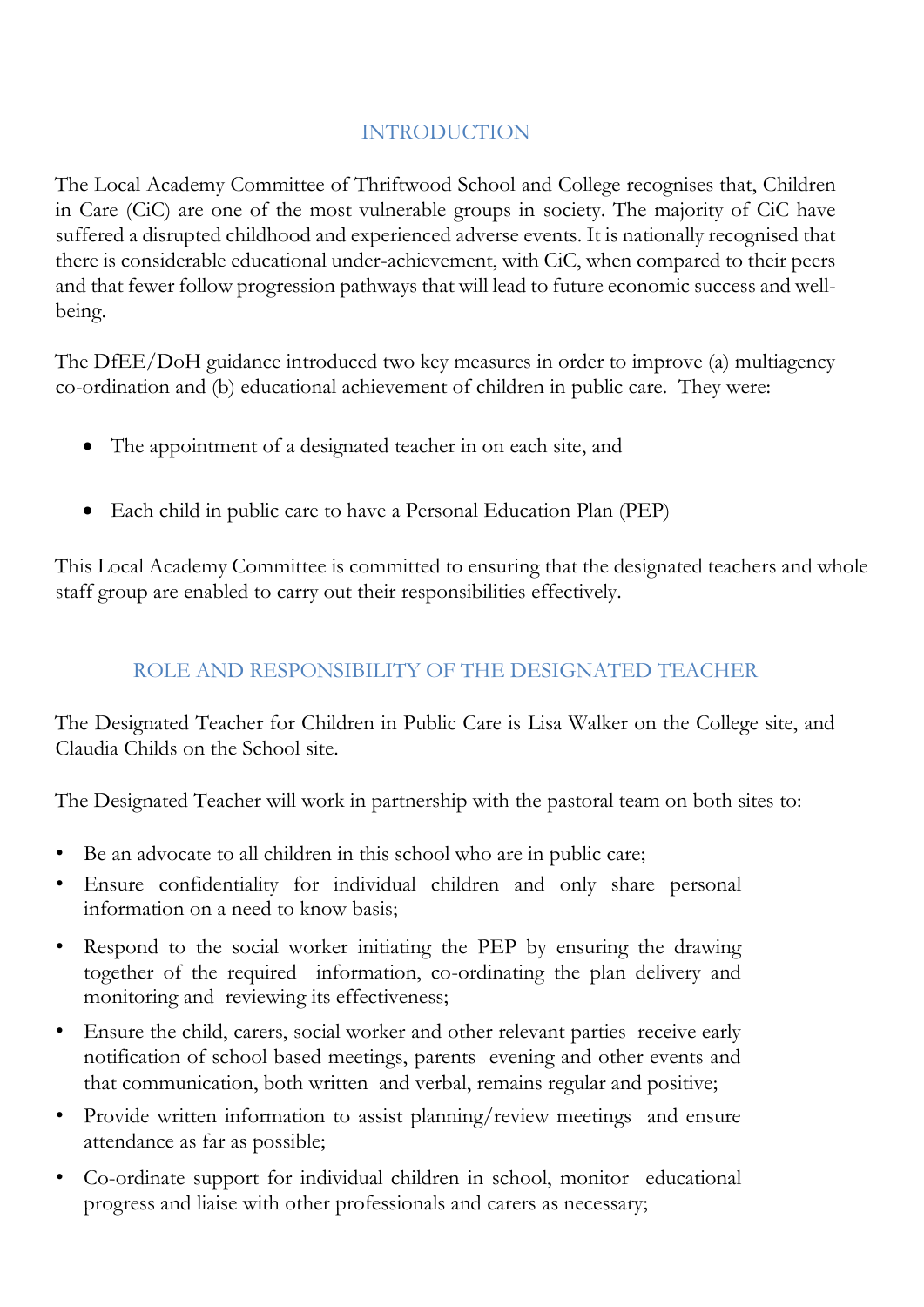- Inform the responsible social worker of any major decisions affecting the child;
- Inform the responsible social worker when a child in public care is absent from school without notification
- Inform the carer/social worker and the LEA of any fixed term or permanent exclusions;
- Promote the involvement of children in public care in school clubs and extracurricular activities;
- Ensure staff receive relevant information and training and act as an advisor to staff and LAC members;
- Attend relevant training and cascade to school staff, where appropriate.

Each looked-after pupil will have a Care Plan that will include a PEP that the Social Worker takes a lead in developing. This will identify, success, specific areas of concern and include achievable targets.

The PEP will be updated at least every six months, as part of the Statutory Reviewing process carried out by Social Care. The PEP will be stored on the local authority ICS case management system and circulated to all key parties who attended the PEP meeting. Termly tracking will need to be relayed to the Virtual School as part of monitoring arrangements

## ROLES AND RESPONSIBILITIES OF ALL STAFF

The school staff will:

- Ensure any child in public care is sensitively supported and that confidentiality is maintained;
- Be familiar with the DfEE/DoH Guidance on Children and Young People in Public Care and have high aspirations for the educational and personal achievements of children in public care;
- Respond appropriately to requests for information to support the completion of Personal Education Plans and other documentation needed as part of review meetings;
- Contribute to the designated teacher's requests for
- information on educational attainment and needs, as appropriate;
- Provide a support climate in school, enabling children in public care to achieve stability.